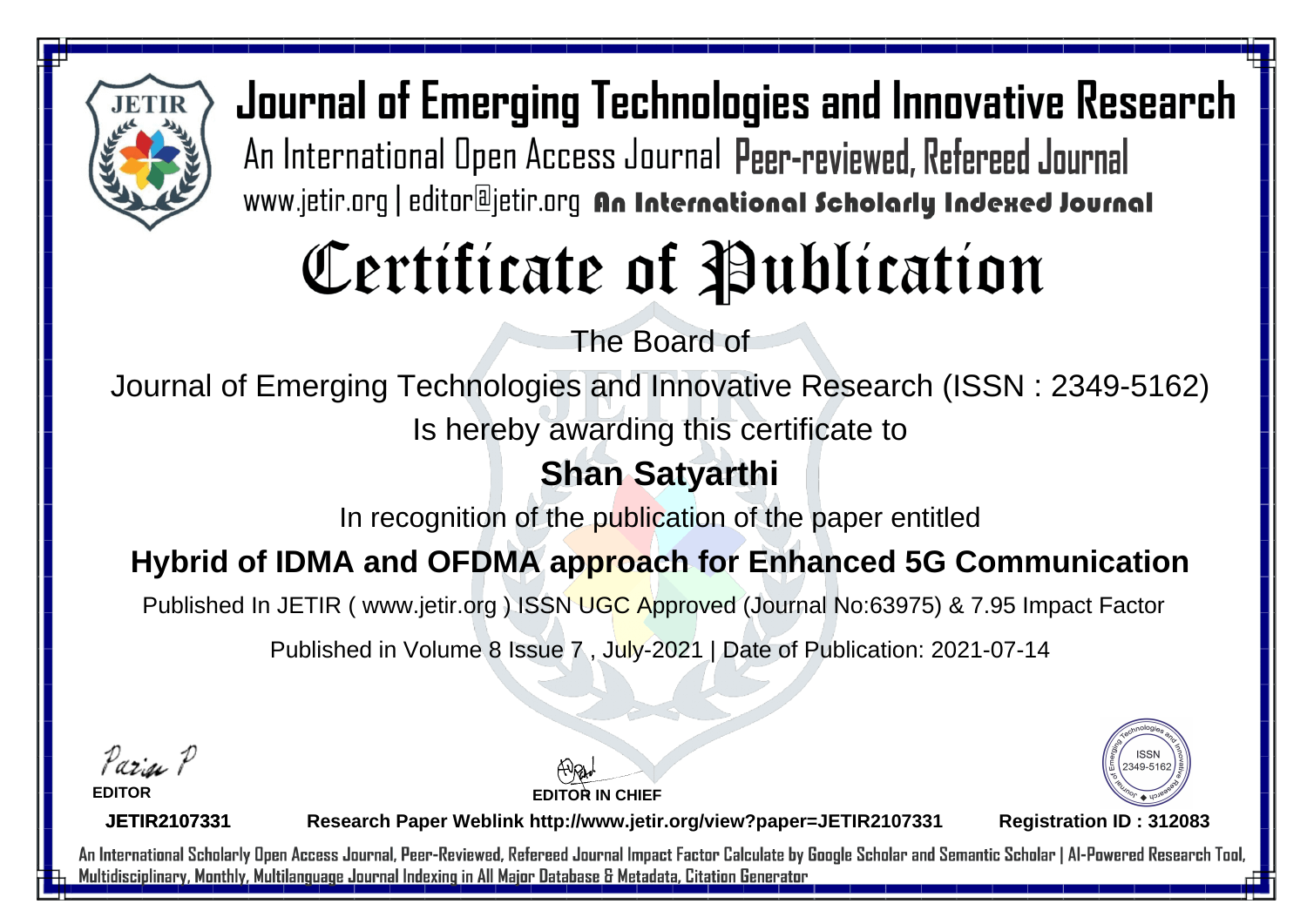

Journal of Emerging Technologies and Innovative Research An International Open Access Journal Peer-reviewed, Refereed Journal www.jetir.org | editor@jetir.org An International Scholarly Indexed Journal

# Certificate of Publication

The Board of

Journal of Emerging Technologies and Innovative Research (ISSN : 2349-5162)

Is hereby awarding this certificate to

## **Dr. Priyanka Jaiswal**

In recognition of the publication of the paper entitled

### **Hybrid of IDMA and OFDMA approach for Enhanced 5G Communication**

Published In JETIR ( www.jetir.org ) ISSN UGC Approved (Journal No: 63975) & 7.95 Impact Factor

Published in Volume 8 Issue 7 , July-2021 | Date of Publication: 2021-07-14

Parin P **EDITOR**



**JETIR2107331**

**Research Paper Weblink http://www.jetir.org/view?paper=JETIR2107331 Registration ID : 312083**

**EDITOR IN CHIEF**

An International Scholarly Open Access Journal, Peer-Reviewed, Refereed Journal Impact Factor Calculate by Google Scholar and Semantic Scholar | Al-Powered Research Tool, Multidisciplinary, Monthly, Multilanguage Journal Indexing in All Major Database & Metadata, Citation Generator